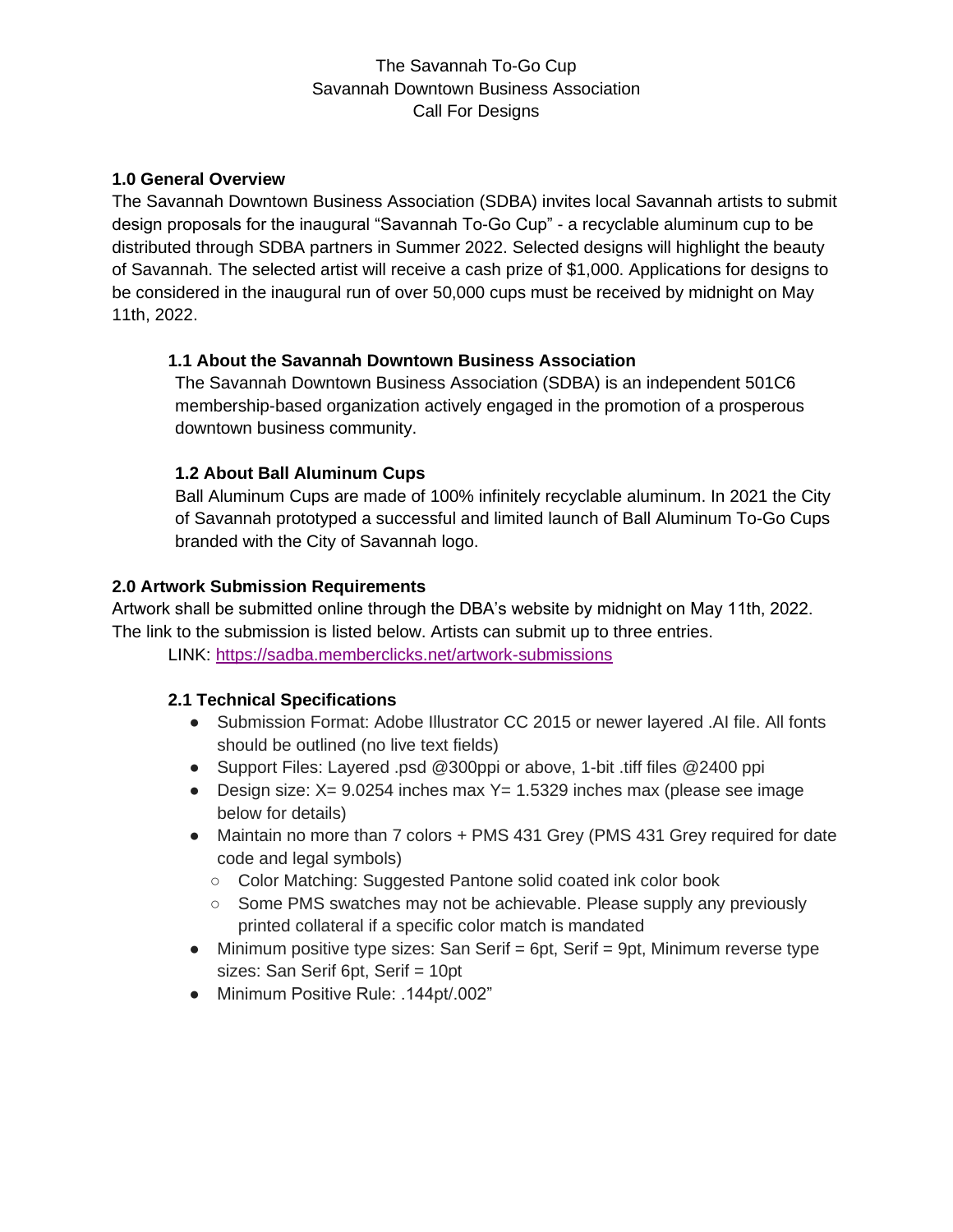#### **2.2 Reference Photos**